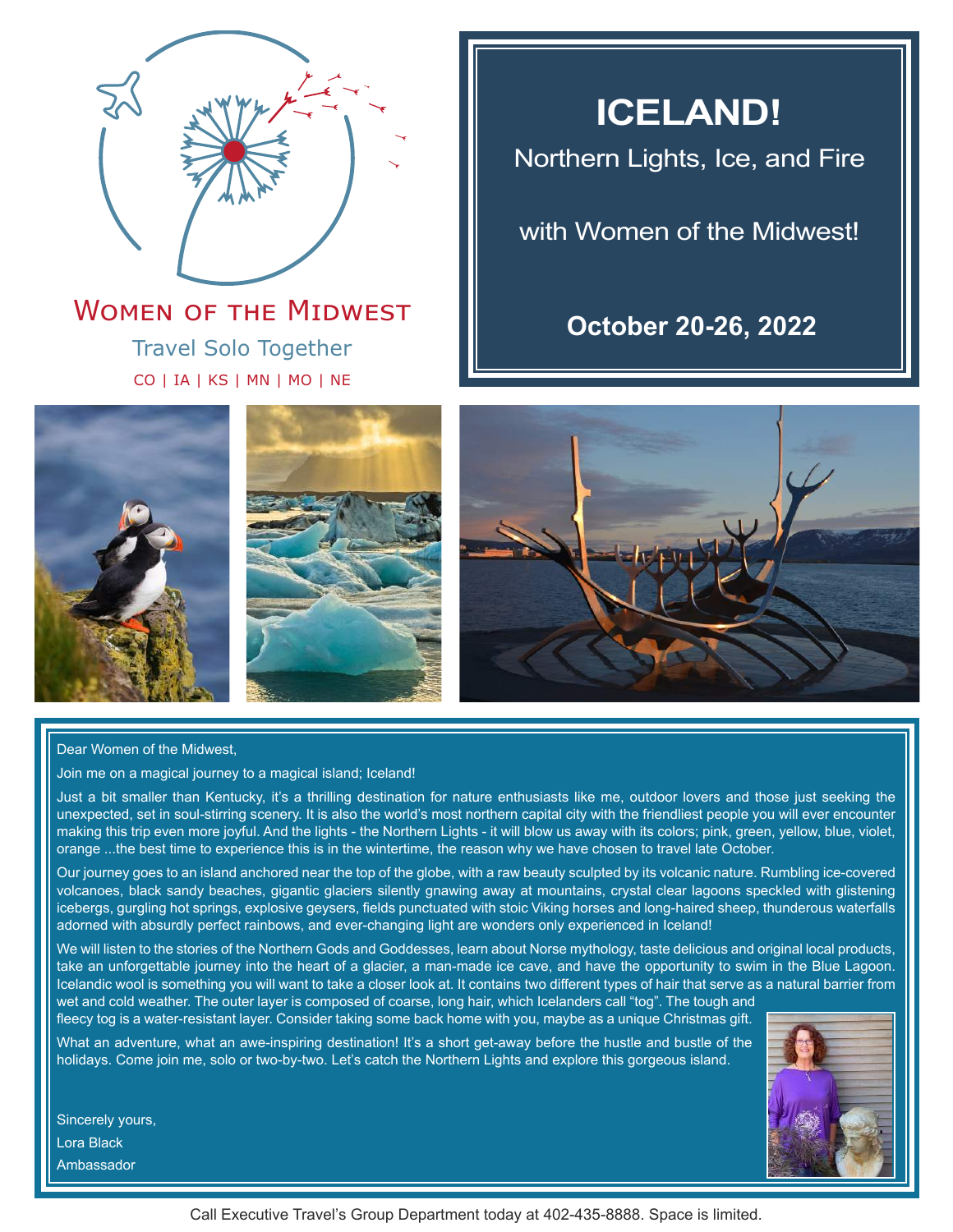

## **October 20, 2022 Thursday**

Iceland is a place you must see to believe! Our Iceland adventure begins as we take an overnight flight to Reykjavik. Enjoy inflight entertainment and meal service as you start your dream vacation.

### **October 21, 2022 Friday -** *Reykjavik*

Upon our early arrival at Reykjavik airport, we will meet our English-speaking tour guide, who will follow us during our entire journey. We are off on a short drive to Reykjavik to be introduced to this cute town. We make our way to Hallgrimskirkia, a Lutheran parish church and one of the highest structures in Iceland. The elevator will take us to the top of the church to get the best view of the world's most northern capital. Soak in the colorful houses, blue water and mountains in the distance. Next, we take a stroll at our own pace down the bustling shopping street Laugavegur and a stop for lunch at a local restaurant. We continue our walking tour along the lovely city lake Tjörnin before making our way to the Harpa Concert Hall by the water. We finish our tour by visiting the Sólfarið ("Sun Voyager") sculpture. It is time to check into our hotel, relax and unwind for the remainder of the day. L

## **October 22, 2022 Saturday -** *Into the Glacier*

After a hearty breakfast, we are off to a



once-in-a-lifetime experience.

We start the journey from Reykjavik and head towards the beautiful fjord Hvalfjordur. Hvalfjordur is directly translated into "Whale Fjord" because of the large number of whales in the surrounding water. Our first stop is at Sturlureyki, a farm located in a geothermal area. We also make stops at the hot spring Deildartunguhver. Deildatunguhver churns out 180 liters of boiling water per second (a rate of flow that tops all other European hot springs). Some of the water from the hot spring is used for heating purposes and is piped to nearby villages. We arrive in Husafell and our adventure leading us to the untouched beauty and raw nature of Langjokull, Iceland's second-largest glacier, begins. We will board a modified glacier vehicle, specially made to explore the glacier environment and enjoy the views as we drive on the top of the ice cap. Our specialist guide will teach us all about glaciers, prior to going deep inside the manmade ice tunnels leading to the blue heart of the glacier. This is only one of the many highlights on our journey. Lunch is served at a local restaurant before we head to our beautiful hotel in Grimsborgir. En route, we will make a stop at a farm that utilizes geothermally heated greenhouses in order to grow vegetables. The farm specializes in growing tomatoes - a remarkable feat in Iceland. We will enjoy a short visit along with a taste of their famous Bloody Mary made from their home-grown tomatoes.



After a wonderful day, we arrive at our hotel in time for a good night's rest.  $B | L | T | D$ 

## **October 23, 2022 Sunday -** *Golden Circle*

After breakfast, we embark on a full-day tour of the Golden Circle, a route that is home to some of Iceland's most wonderful natural attractions. We make our way to visit the UNESCO Listed Þingvellir National Park, the site of a magnificent rift valley where the historical and geological wonder of the American and Eurasian tectonic plates are pulling apart at a rate of a few centimeters per year. It is clearly visible! This place is also the home of the largest natural lake in Iceland. Next, we will see the spectacular Gullfoss Waterfall, before finally viewing the spouting geysers in the geothermally active valley of Haukadalur. An optional 1-hour snowmobile tour on the Langjokull glacier is offered. Lunch is served in Geysir before we enjoy yet another tasting of Iceland's local delicacies; the delicious rye bread, made in the old traditional way, by baking it underground using the natural geothermal heat found in the area. We return to our hotel in time for dinner. Enjoy a spa treatment tonight (optional) or simply relax taking in the stunning views of the northern lights. B | L | T | D

**October 24, 2022 Monday -** *Southern Tour* After enjoying breakfast, we will take a tour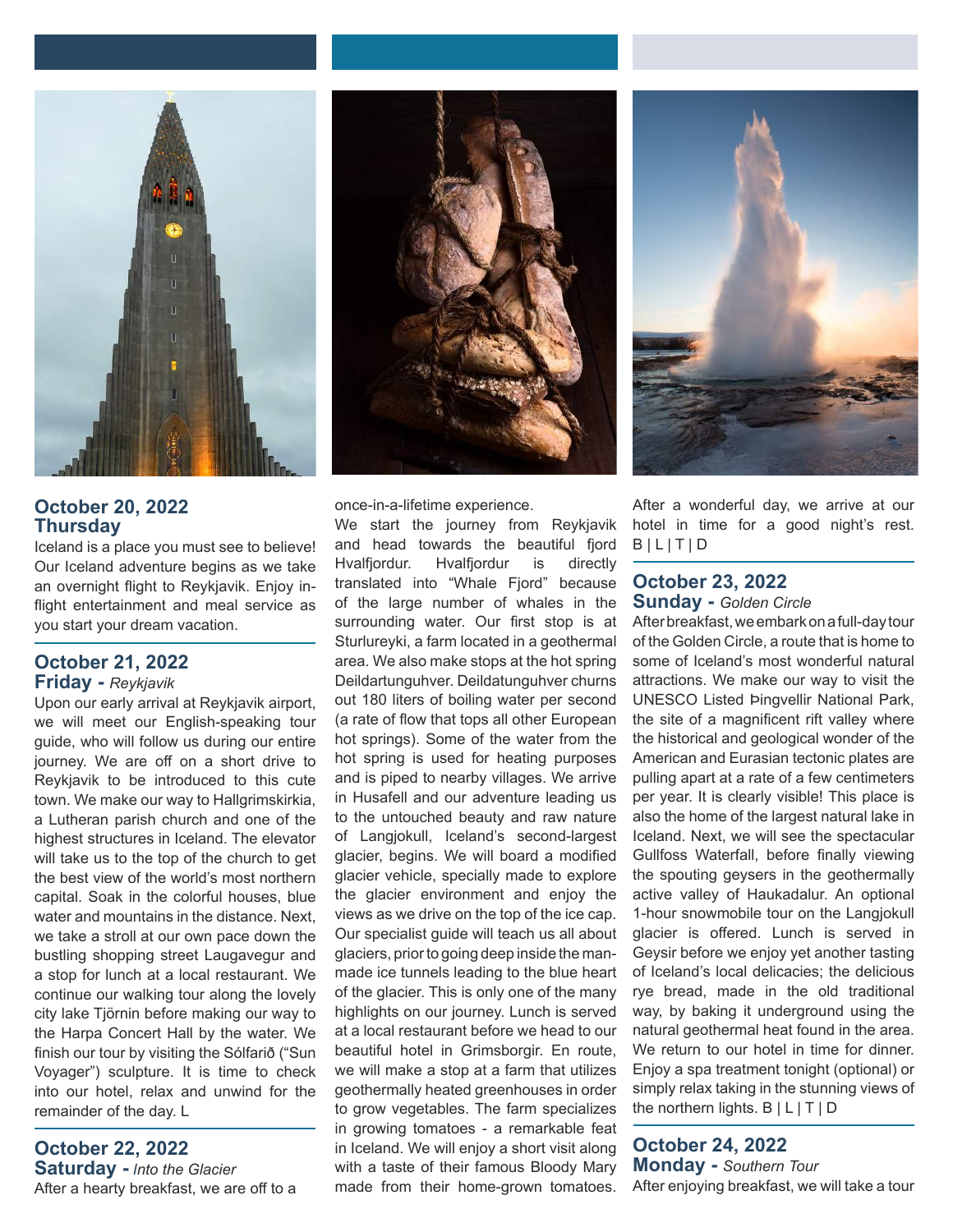

of the southern part of Iceland. Our views today will include farmlands, glaciers, volcanoes, and waterfalls. We will pass from the volcano Hekla and the glaciervolcano Eyjafjallajokull which erupted in 2010, causing enormous disruption to air travel and affecting ten million travelers. Reaching the southern coast, we will see the Westman Islands rise from the sea. We will make a stop at the black beach of Reynisfjara and you will witness the spectacular basalt columns at the hillside as well as the characteristic rock pillars - a nesting place for puffins and other seabirds during the summer season. You will have the opportunity to walk the path of the Seljalandsfoss waterfall, passing behind the falling waters. Another impressive waterfall is Skogafoss. You will feel the power being released once the water hits the pool at the bottom in a cloud of spray. Lunch is served at a local restaurant today and dinner at our wonderful hotel. Yet another day of "cameras out"; photography opportunities are exceptional! B | L | D

## **October 25, 2022 Tuesday -** *Thorsmork, Viking Feast*

After breakfast, we head towards Þórsmörk (or Thorsmork), a lush natural paradise situated in between three glaciers in the southern highlands. The valley is named after the Norse Thunder God Thor, and linked with some interesting Norse mythology. Thor, with his famous hammer,



played an important role in Icelanders' beliefs and the influence of the Pagan religion is evident in many location names spread far and wide across the country. An endless number of trails of various lengths stretching all around the valley provides something for everyone. You will be mesmerized by the most extraordinary geological wonders and again witness some of the most dramatic and spectacular volcanic mountain scenery and glacier views, all whilst taking in the fresh air and the almost impossible serenity of this place. A boxed lunch is in our bags today and you are free to take a stroll, walk, or hike as you prefer. Or simply lean back and reflect on your amazing Iceland adventure. Just like almost any other scenic place in Iceland, Þórsmörk has made an appearance on the famous "Game of Thrones". For the young at heart, we offer an optional 4x4 Super Jeep experience. Your driver will take you down rough Highland F-roads and cross several un-bridged and gushing glacier rivers, making Þórsmörk as much of an adventure as possible. In the afternoon we return to Reykjavik to check into our hotel. A special Viking Feast farewell dinner is to be enjoyed, including the special Icelandic shots! B | L (boxed) | D

## **October 26, 2022**

**Wendesday -** *Blue Lagoon - Return Home*

Iceland without a visit to the famous Blue Lagoon is impossible! Our bags are

packed and safely kept onboard our motorcoach as we head to the Blue Lagoon this morning. Located on an old lava field, it is considered one of the 25 Wonders of the World. Being a natural geothermal spa, the warm sea waters are rich in minerals and silica which gives the water its mesmerizing bright blue appearance. Here, you can enjoy a swim and a free mud mask from the "Mud Bar", while you are able to order drinks on your electronic entrance armband once in the water. This is the most awesome way to conclude our journey!

Transfer to Reykjavik airport in plenty of time to check-in for our flight and clear security. You may wish to do some lastminute shopping at the duty-free stores before boarding and flying west across the Atlantic Ocean back to the United States. B

*Itinerary is subject to change.*

 $B = B$ reakfast  $L = L$ unch  $T =$ Tasting  $D =$  Dinner

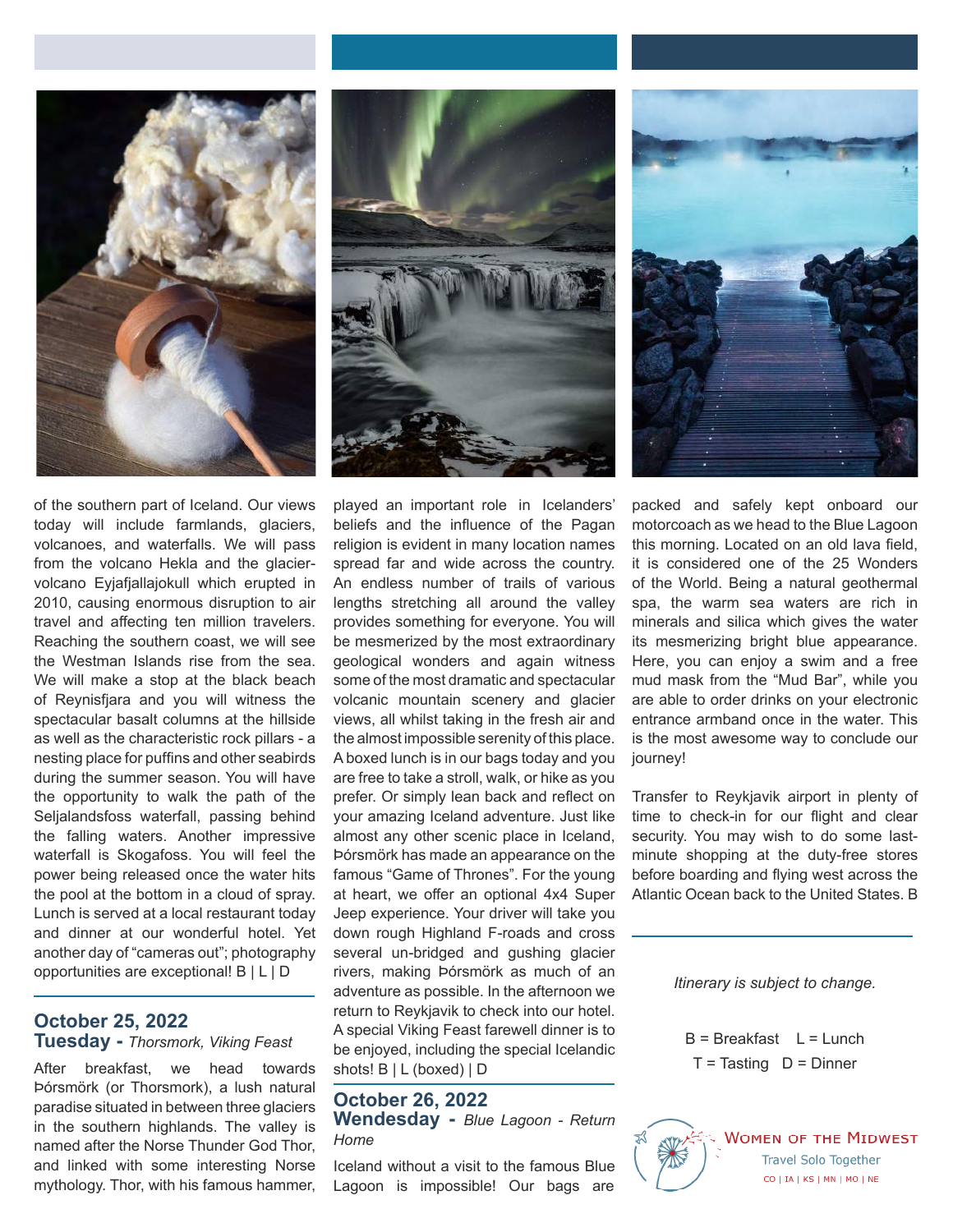

#### **Package Price:**

| Per person in shared double room: | \$3.395 |
|-----------------------------------|---------|
| Per person in single room:        | \$3.895 |

*We offer "Pair-and-Share" service.* 

*Ask us to assist with finding your roommate!*

A non-refundable deposit of \$500 per person is required upon signing up. Deposit can be paid by cash, check or credit card. Balance is due on June 20, 2022, and is non-refundable. Balance can be paid by cash or check. Credit card payment(s) (any payment applied to the tour after the deposit) will access a 3.5% fee.

#### **Travel Insurance:**

We recommend travel insurance to help protect you and your trip investment against the unexpected. For your convenience, we offer a plan provided by Travelex Insurance Services. For rates and plan highlights, please ask us.

*Travelex Insurance Services, Inc CA Agency License #0D10209. Travel Insurance is underwritten by Berkshire Hathaway Specialty Insurance Company, NAIC #22276.*

*The price quoted is based on a USD/EURO exchange rate of 1.20. We reserve the right to adjust the price at final payment, if the exchange rate increases.*

#### **Included:**

- 5 nights accommodation
- 5 x full breakfast
- 5 lunches (day 2, 3, 4, 5 & 6)
- $4 \text{ dinners (day 3, 4, 5, 6)}$
- Greenhouse visit and tasting (day 3)
- Rye bread tasting (day 4)
- All transportation as per tour program with private deluxe motorcoach
- Porterage at hotels (1 suitcase per person)
- Professional tour guide during all days in Iceland
- Entrance fee to all mentioned sites
- Women of the Midwest Ambassador from day 1 through day 7
- All local taxes as per April 1, 2022

**WOMEN OF THE MIDWEST** 

Travel Solo Together

CO | IA | KS | MN | MO | NE wholly-owned division of Executive Travel Inc.

## **To register contact:**

# *A***ExecutiveTravel**

1212 O Street • Lincoln, NE 68508 Phone: 402-435-8888 (ask for Group Department) Fax: 402-435-2735 GroupDepartment@executivetravel.com www.executivetravel.com

ONLINE REGISTRATION: www.WomenoftheMidwest.com/journeys/

## **Air:**

Group airfare is available; see separate insert.

## **Tour Activity for this tour: LEVEL 1 2 3 4**

*Involves a considerable amount of activity such as substantial walking (more demanding in certain areas), longer periods of standing, and some steep areas within the sites visited. This tour is not recommended for guests with walking difficulties and you should pack your hiking shoes/boots to gain the fullest of this wonderful Icelandic experience.*

#### **Visa/Passport requirements (per 4/1/2022):**

U.S. citizens must have a valid passport to enter Iceland for tourism stays of up to 90 days. It is the traveler's responsibility to make sure all documentation needed to enter is as per current regulations. We recommend you check www.travel.state.gov at least 90 days prior to your departure.

*This tour will be materialized with a minimum of 15 and a maximum of 22 travelers. We refer to our general Terms and Conditions found at executivetravel.com/eti-home/vacation/escorted-tours.*

#### **Accommodations:**

- Centerhotel Midgardur, Reykjavik, or similar.
- Grimsborgir, Golden Circle, or similar.

*Final accommodations will be confirmed 90 days prior to departure.*

#### **Excluded:**

- Airfare and additional baggage fees (carry-on and first checked bag up to 50 lbs, free on the international leg)
- Travel insurance
- Professional fees, \$75 per person due at the time of registration
- Gratuities (estimate a total of \$10 per person, per day for driver and guide)
- Personal expenses
- Meals other than mentioned in the tour program
- Entrance fees to monuments and/or museums other than mentioned
- Anything not mentioned in the inclusions

Forwarding registration and deposit signifies that you agree to the terms and conditions found at executivetravel.com/eti-home/vacation/escorted-tours